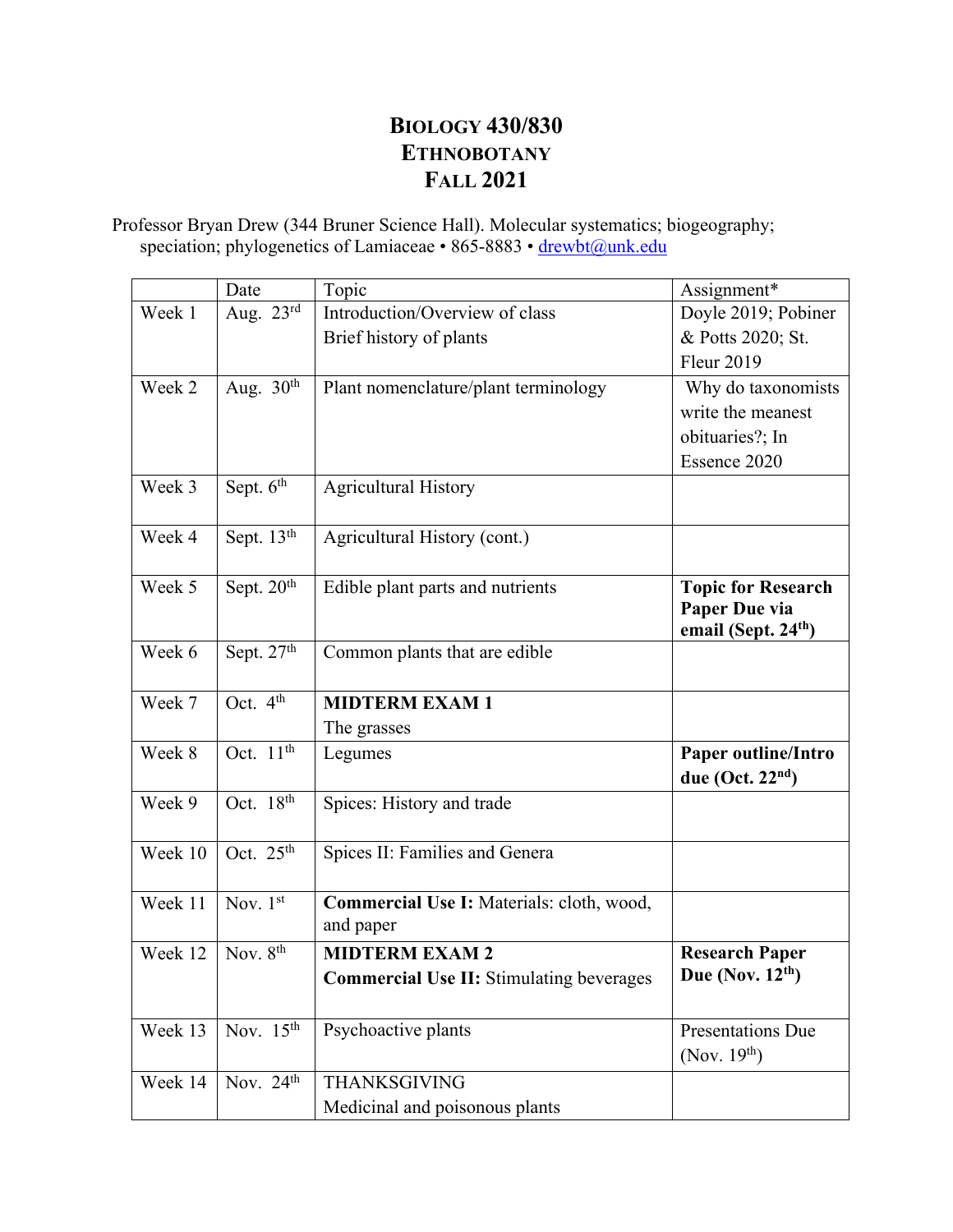|                      | Week 15   Nov. $29th$ | Modern Agriculture I                                      |  |
|----------------------|-----------------------|-----------------------------------------------------------|--|
| Week 16   Dec. $6th$ |                       | Modern Agriculture II: Problems moving                    |  |
|                      |                       | foward                                                    |  |
| Week 17              |                       | FINAL EXAM December 8 <sup>th</sup> -Dec 15 <sup>th</sup> |  |

\* Readings will be added as the course progresses.

**Plagiarism and cheating:** Anyone found plagiarizing or cheating will receive a 0 for that assignment; subsequent violations will result in referral to the Vice Chancellor for Academic Affairs for dismissal from the university.

| <b>GRADES:</b> | Midterm I               |     | 10%       |
|----------------|-------------------------|-----|-----------|
|                | Midterm II              |     | 10%       |
|                | Final Exam              |     | 20%       |
|                | <b>Discussion Board</b> |     | 30%       |
|                | Research Project        |     | 30% total |
|                | Written:                | 20% |           |
|                | Presentation:           | 10% |           |

The grading scale used for this class is as follows:

A (92-100%), A- (90-91%), B+ (88-89%), B (83-87%), B- (80-82%), C+ (78-79%), C (73-77%), C- (70-72%), D+ (68-69%), D (63-67%), D- (60-62%), and F (below 60%).